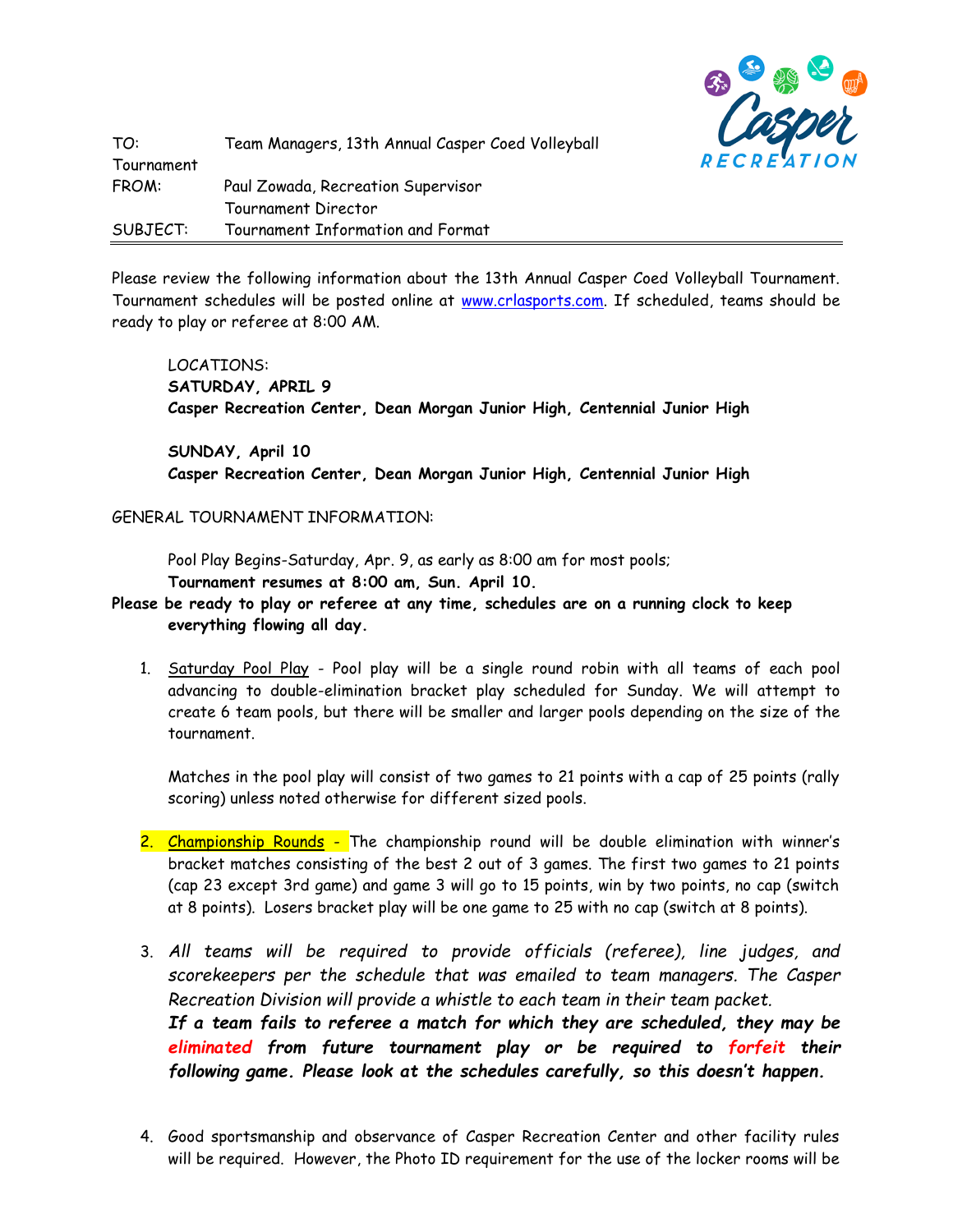waived for tournament participants. Family members wishing to utilize the Casper Recreation facilities such as the weight room, game room, etc. (other than spectating) must pay the daily admission fee at the front desk.

- 5. Gym Shoe Policy: Shoes worn in from the street are not allowed on the playing surface of the gymnasiums. Please carry your shoes into the facilities. Thank you for your cooperation.
- 6. PLAYER ELIGIBILITY: **All players must be at least 15 years of age by Saturday, April 9, 2022, and must be included on the roster and liability form which is submitted before your first match at the site you are scheduled to play. Roster forms and liability forms will be given out by the site supervisor at the site you are first scheduled to play.** No roster additions will be allowed after this time without permission from the Tournament Director. If there is a player discrepancy at any time, please let the tournament director know asap so we can help to the best of our ability. Players will be required to show proof of age and identification, if the opposing team protests, to the referee prior to the end of the match.
- 7. Protests must be voiced to the referee and settled immediately upon occurrence. Remember, judgment calls cannot be protested.
- 8. Individual prizes will be limited to ten per team and only to rostered tournament participants who played in The Casper Coed Volleyball Tournament matches. Additional awards may be ordered; however, teams are responsible to purchase them at cost. Please include shirt size on tournament roster.
- 9. All start times on the schedule are merely estimates, **teams should be ready to play immediately after the proceeding match even if it is running ahead of the estimated start team.** If a team is not present for the start of the match after the 10-minute warm up period their  $1<sup>st</sup>$  game shall be forfeited, if another 10 minutes passes the team shall forfeit their 2nd game, even if the games are running ahead of estimated start times. **This rule also applies to teams scheduled to officiate.**

## 10. **Any team possessing alcohol in any tournament facility will be eliminated from the tournament and all facilities.**

11. Players may only play on one team and in one division. If a player is found to be playing on a different team, they will be asked to chose one team and stick with that. Possible forfeit of games may be considered.

*TIPS* FOR CHOOSING YOUR TEAM'S DIVISION (This is *only a tool to help you* select appropriately): It's helpful if teams play on a recreation league- D1-4 Power/ Semi-Power, and D5-7 Rec.

**Power** – Knowledge of the game, ability to implement offensive and defensive strategies (5-1, 6-2, etc). Teams have two or more hitters and a decent setter/s.

**Semi-Power** – Knowledge of the game, a somewhat effective setter and at least one fairly consistent hitter. Teams have an idea about offensive and defensive strategies but don't necessarily carry them out effectively on a consistent basis. Most players serve overhand.